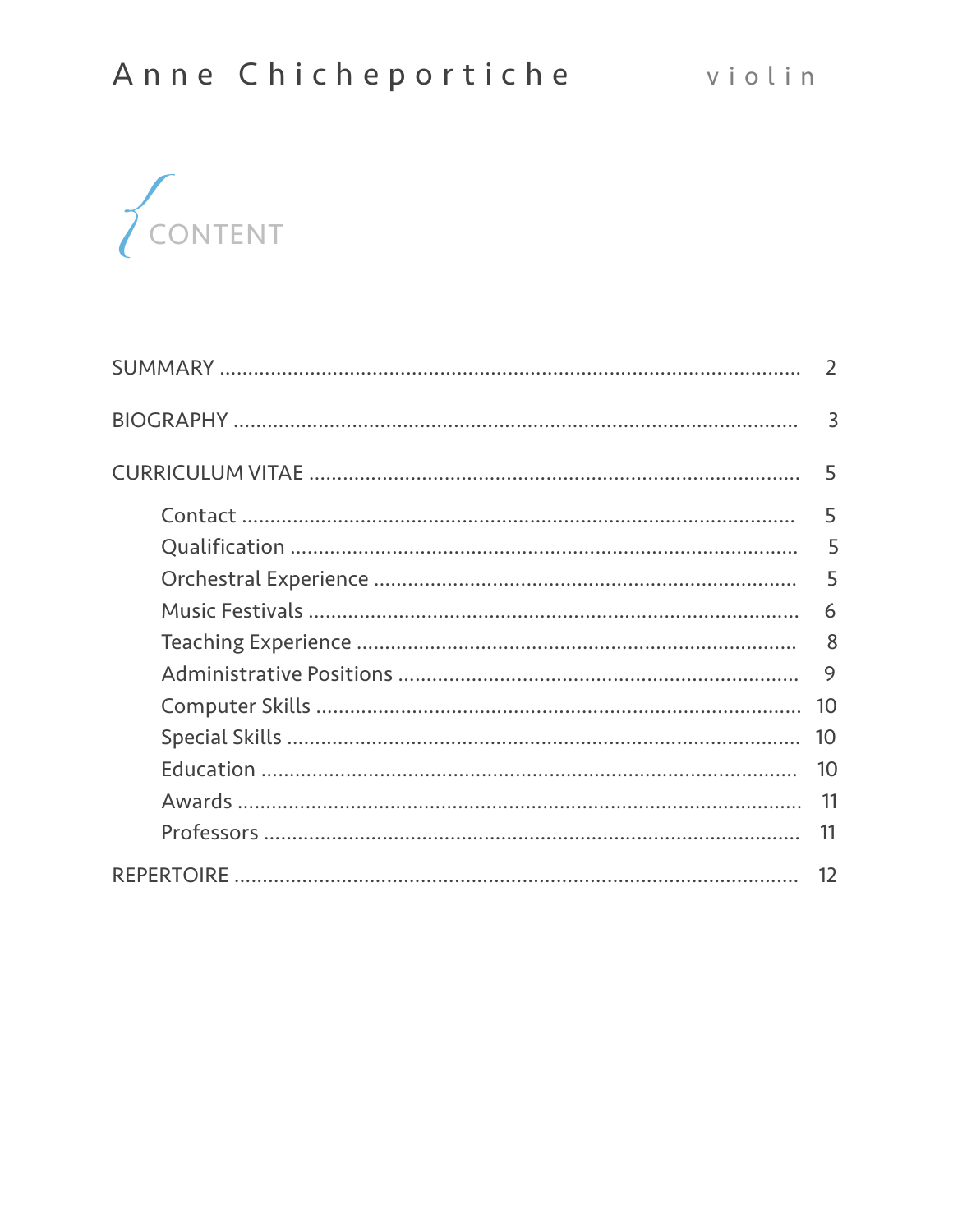

Anne Chicheportiche has been praised as a violinist who plays with "fierce assurance" by the Washington post and for her "virtuosity, tonal sweetness, and commanding musicality" by The Miami Herald. A soloist, chamber musician and concertmaster of orchestras in Europe and the United States, she has performed in various music festivals around the world and has premiered numerous contemporary works with important ensembles such as *Le Balcon* from Paris. A passionate entrepreneur, she is the founder of the Miami based chamber music series *musimelange* and previously served as the Artistic Director of Miami Symphony's Chamber Music Program and Manager for the Verbier Festival Chamber Orchestra in Switzerland. After completing the Doctor of Musical Art from the University of Maryland, she held teaching positions at The University of Texas Pan American and Miami Dade College.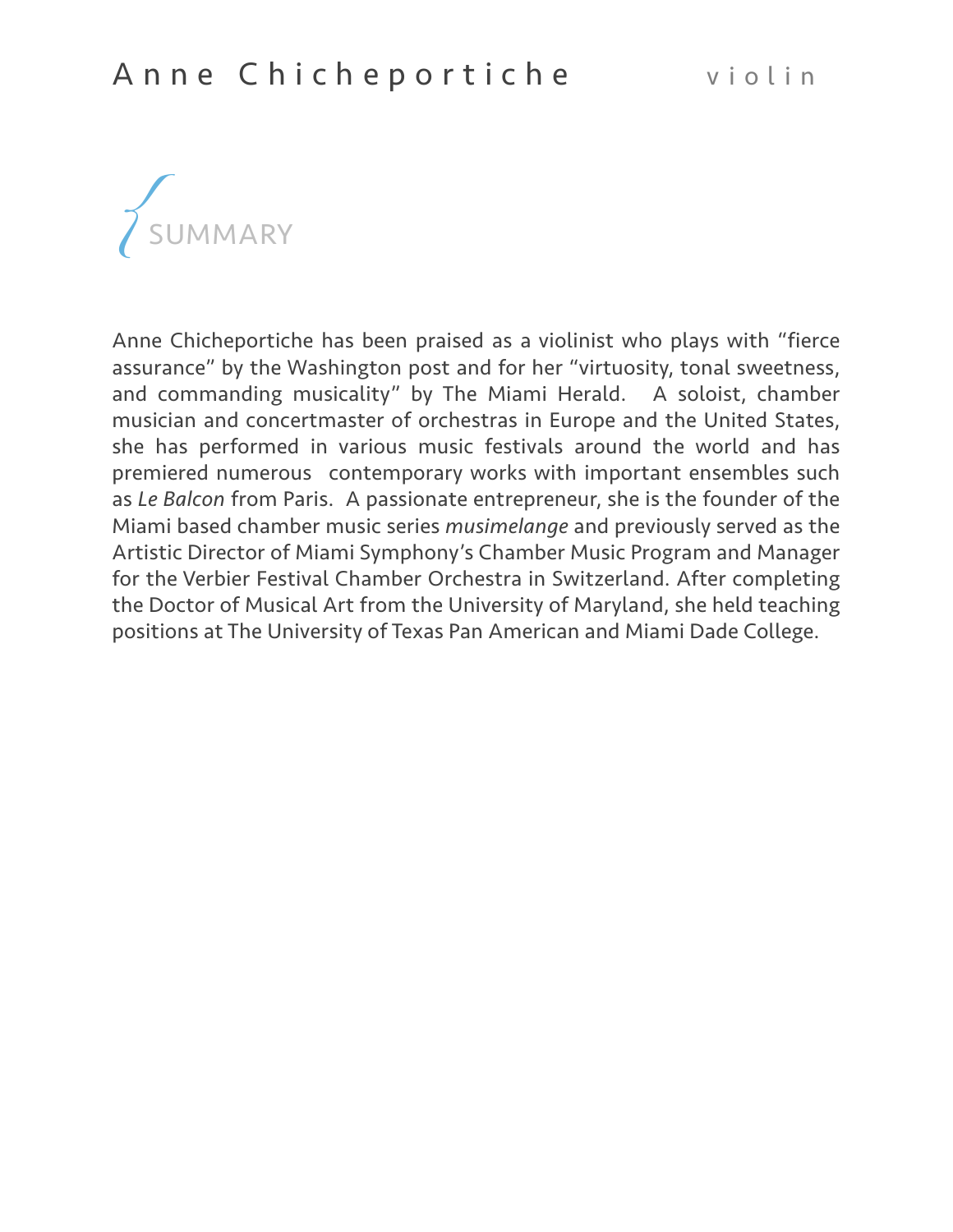

Anne Chicheportiche has been praised as a violinist who plays with "fierce assurance" by the Washington post and for her "tonal sweetness, alert dynamic detailing and commanding musicality," by The Miami Herald. She has been displaying her "virtuosity and tonal sheen" as a soloist, chamber musician and concertmaster of orchestras in Europe and the United States.

As a passionate chamber musician, Anne performed in various music festivals, including the IMG Artist's Del Sole International Festival (California), Music Festival of the Americas (Vermont), the Killington Music Festival (Vermont), Jewish European Music Festival (Geneva) and Festival de la Cité (Lausanne). She also founded the Miami based chamber music company musimelange and served as the Artistic Director of MISO's Chamber Music Program and Manager for the Verbier Festival Chamber Orchestra.

Anne has served as concertmaster of orchestras in Chicago, Washington D.C. and Miami. In 2006, she became a member of the Civic Orchestra of Chicago, America's foremost orchestra for young musicians from around the world. During her years with the orchestra, she performed under the batons of important conductors, including Bernard Haitink, Pierre Boulez, Alan Gilbert, Kent Nagano and Myung-Wun Chung. Other orchestra positions and collaborations have included appointments with the Orchestre de Cannes (France), Orchestre de Chambre de Genève, Verbier Chamber Orchestra (Switzerland), New Millennium Orchestra (Chicago), Nice Academy Festival Orchestra (France) and the Philharmonic Orchestra of the Americas (New York), in venues as diverse as Carnegie Hall, Alice Tully Hall, Chicago's Symphony Center Orchestra Hall, Geneva's Victoria Hall and Mexico's Auditorio National, among others.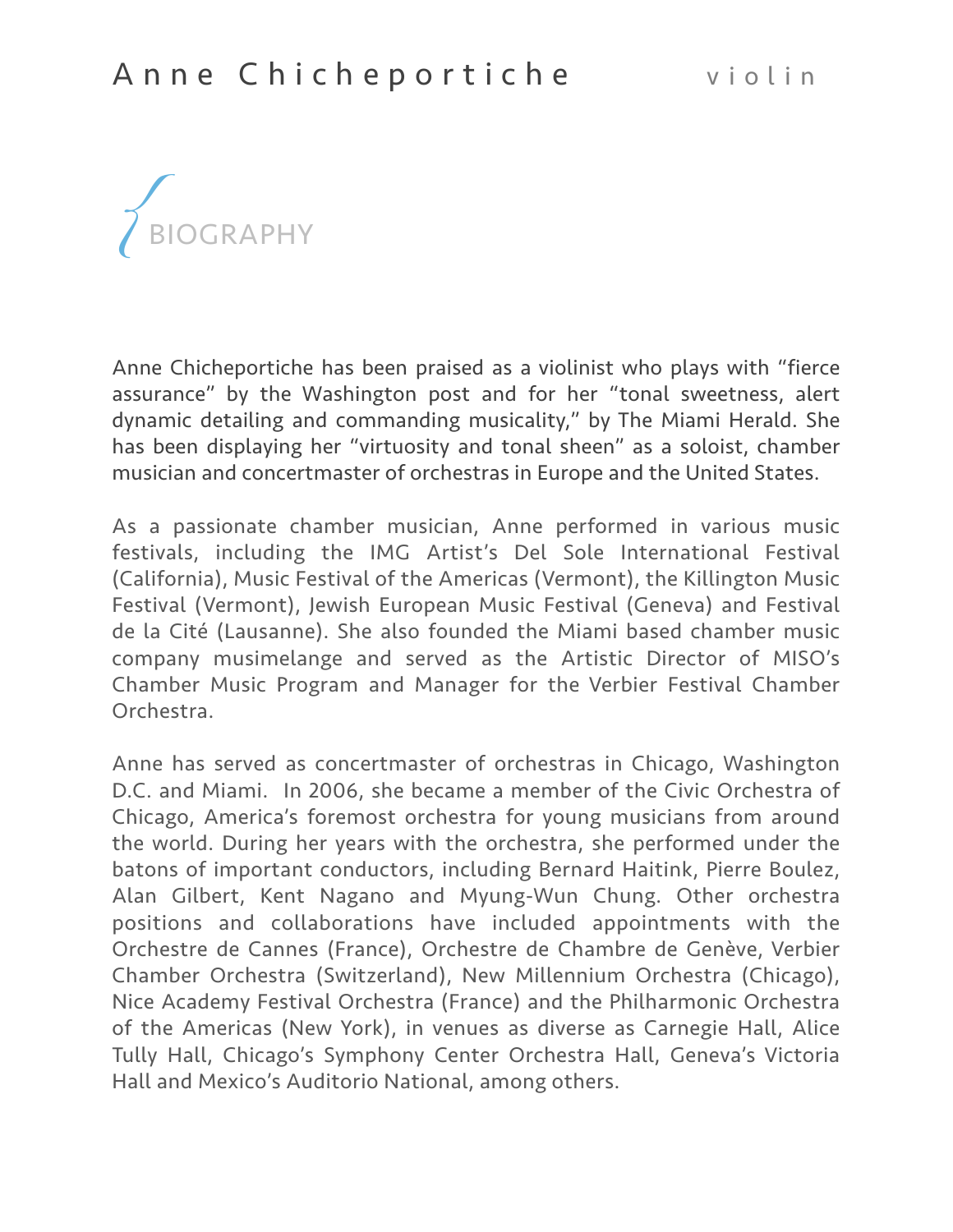An avid performer of contemporary music, Anne has premiered and recorded numerous works by contemporary composers, most recently giving the United States premiere of Nicolas Bacri's Violin Concerto #3. She was invited to perform with Le Balcon, an established parisian contemporary ensemble, for their United States debut. Anne has also performed and recorded with well-known artists of different musical genres, including Smokey Robinson, Barry White, The Temptations, Dionne Warwick, Ely Guerra, Natalia Lafourcade, Aleks Zyntek, and many others.

Anne studied with international recognized musicians as Stefan Ghiorghiu, Ilya Kaler and the Guarneri Quartet. She is a graduate of the Geneva Conservatory (Switzerland) as the winner of the Prix-Vidoudet (the conservatory's highest honor for a stringed instrumentalist). She holds a Master of Music degree from Depaul University (Chicago) and a Doctor of Musical Arts degree from the University of Maryland.

A dedicated professor, Anne taught at the American Music Institute in Chicago, the International Music School in D.C and the University of Texas Pan-American. She also coached at Depaul University in Chicago and the University of Maryland in the D.C area. She is now on the faculty at the Miami Dade College.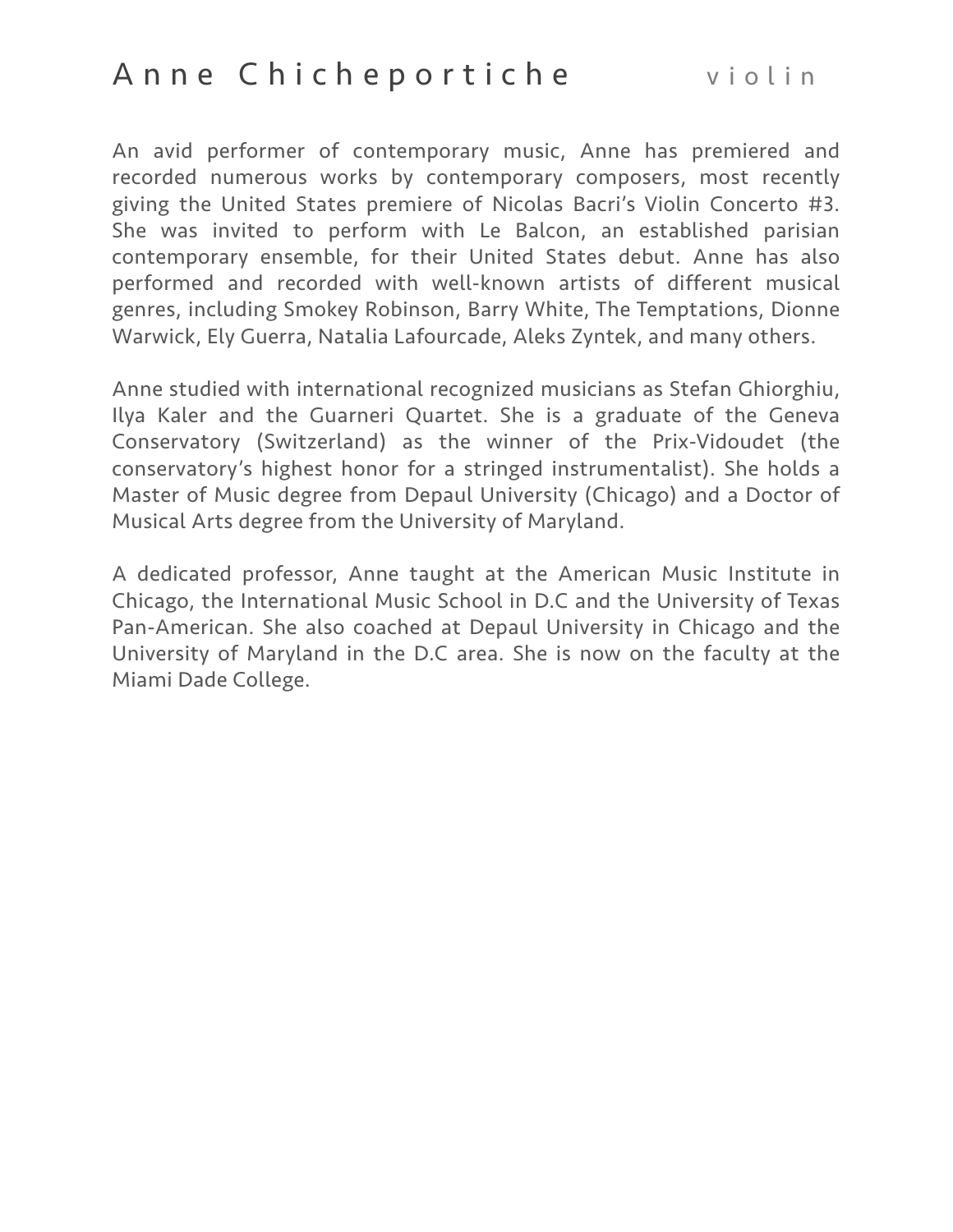

CONTACT [anne.chicheportiche@gmail.com](mailto:anne.chicheportiche@gmail.com) [www.annechicheportiche.com](http://www.annechicheportiche.com) (773) 401 6225

## QUALIFICATIONS

Doctorat in Musical Arts (DMA), Master of Music (MM), Diplome de Soliste.

## ORCHESTRAL EXPERIENCE

Concertmaster Prince Williams Symphonic Orchestra Oistrach Symphony Orchestra Virtuosi Camerata Ars Flores Symphony Orchestra DePaul Symphony Orchestra DePaul Opera University of Maryland Symphony Orchestra Lynn University Symphony Orchestra

Associate Concertmaster Ensemble Orchestral des Alpes de la Mer Philharmonic of the Americas

Principal Second The Miami Symphony Orchestra Fairfax Symphony Orchestre du Conservatoire Supérieur de Geneve

Associate Position Civic Orchestra of Chicago Orchestre du Festival de la Cité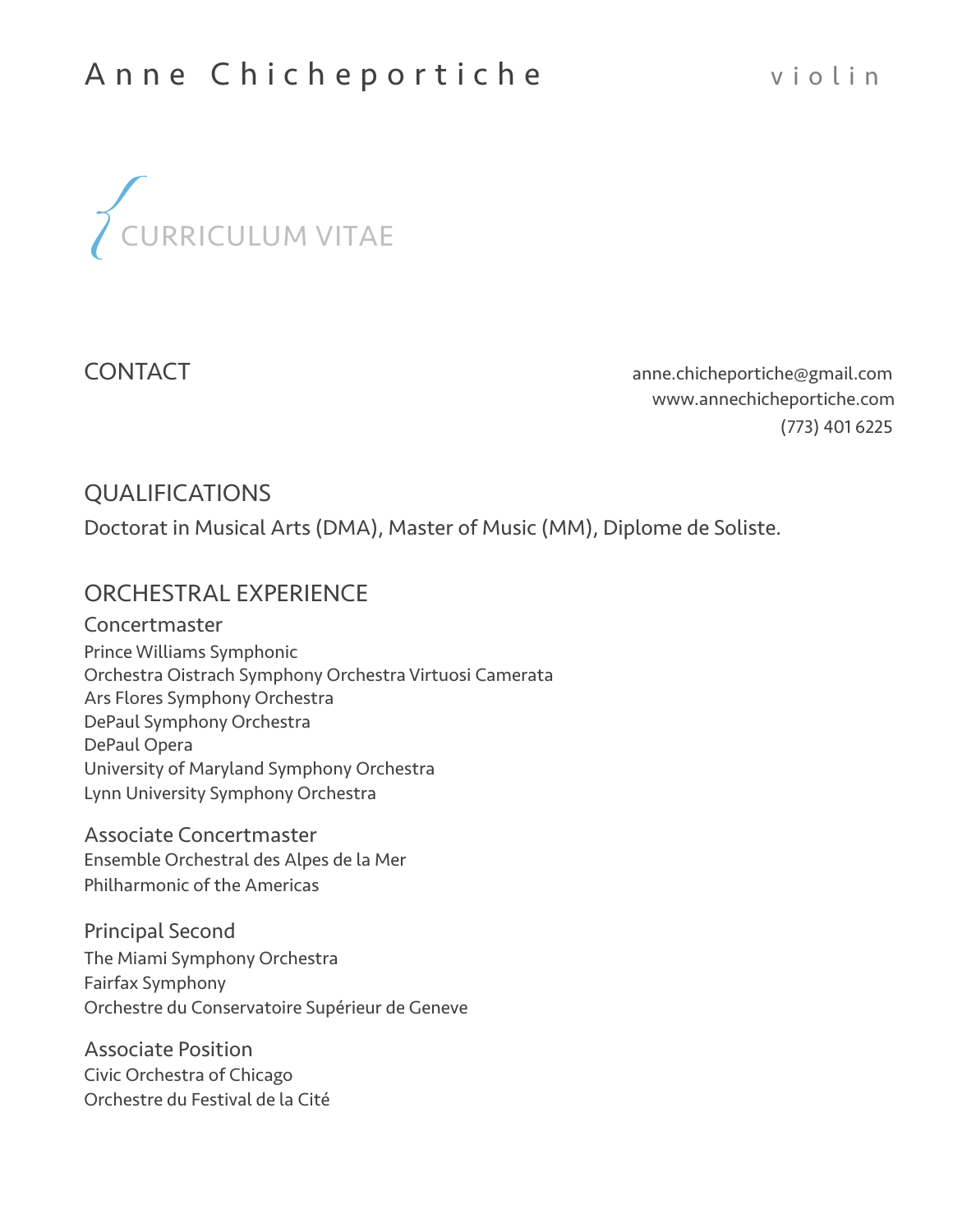#### **Section**

Verbier Festival Chamber Orchestra Music for Life International - *with members of New York Phil, Berlin Phil, Vienna Phil, MET Opera* Geneva Chamber Orchestra Le Balcon Palm Beach Symphony Florida Grand Opera Nu-Deco Ensemble Nice Festival Orchestra Orchestre de Lancy-Geneve Symphony of the Americas New Millennium Orchestra of Chicago Erato Chamber Orchestra Skokie Valley Symphony Orchestra The Symphony of Oak Park and River Forest Northwest Symphony Orchestra

# MUSIC FESTIVALS

Santo Domingo Music Festival March 2015

• performed with Ramon Tebar -*conductor*, Vadim Repin, Philippe Quint -*violins*, Jean Yves Thibaudet, Javier Peroanes -*pianos*.

#### Killington Music Festival August 2014

• performed with Daniel Andai -*violin*, Susan Dubois -*viola*, Gayane Manansjan -*cello*.

#### Verbier Festival July 2012 & 2013

• performed with Mark Minkowski -*conductor,* Rolando Villazón -*tenor*.

• performed with Alondra De La Parra -*conductor*, Daniel Andai -*violin*, George Amorim -*bass*, Tido Janssen -*cello*, Krista Jobson -*flute*, Min Kim *-dancer*, Brendan Kinsella -*piano*, Shoko Kinsella -*piano*, William O'Neil -*clarinet*, Joel Pagan -*viola*, Mark Ramirez -*percussions*.

## Les Concert du Cloitre de Cimiez de Concert du Cloitre de Cimiez de la concert du 2012

• performed with Philippe Entremont -*conductor*, Philippe Bernold -*flute*, Emmanuel Ceysson -*harp*, Olivier Charlier -*violin*, Marc Coppey -*cello*, Henri Demarquette -*cello*, David Formisano -*flute*, Francois Heisser -*piano*, Marie Josephe Jude -*piano*, Dominique Merlet -*piano*.

## Festiba April 2013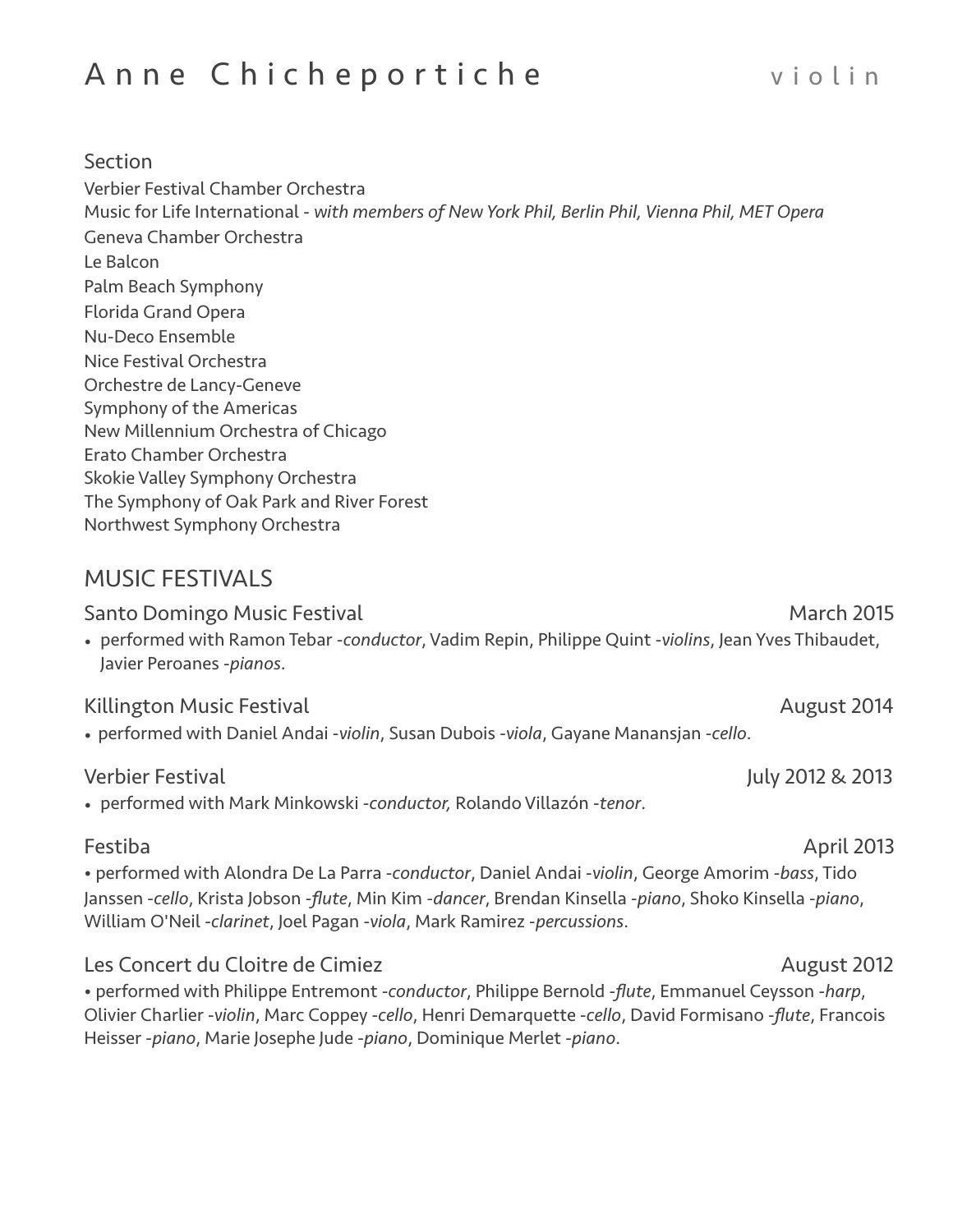| Conciertos De La Villa de Santo Domingo<br>• performed with members of the New York city Ballet.                                                                                                                                                     | Sept. 2012               |
|------------------------------------------------------------------------------------------------------------------------------------------------------------------------------------------------------------------------------------------------------|--------------------------|
| <b>Shenandoah Valley Music Festival</b><br>• performed with Christopher Zimmerman -conductor & The Temptations -singers.                                                                                                                             | <b>July 2011</b>         |
| Napa Valley Festival Del Sole<br>• performed with Alondra De La Parra -conductor, James Gaffigan -conductor, Robert Redford -<br>narrator, Sarah Chang -violinist, Nikolaj Znaider -violinist, Leif Ove Andsnes -pianist, Chad Hoops -<br>violinist. | <b>July 2009</b>         |
| <b>Music Festival of the Americas</b><br>• performed with Alondra De La Parra -conductor, Chad Hoops -violin, Jan Lisieki -piano, Jose<br>Ortega -tenor, Jennifer Lynn Waters -soprano.                                                              | August 2009, 2011 & 2012 |
| <b>Festival De La Cite</b><br>• performed with the Quatuor Athena.                                                                                                                                                                                   | June 2003                |
| Jewish European Music festival<br>. performed with Benoit Wilmann -clarinetist, Cyrille Cabrita Dos Santos -cello.                                                                                                                                   | June 2002                |
| MAIOR PEREORMING HALLS                                                                                                                                                                                                                               |                          |

#### MAJOR PERFORMING HALLS

Chicago Symphony Center Orchestra Hall -Chicago Alice Tully Hall at Lincoln Center -NYC Carnegie Hall -NYC Auditorio National -Mexico City Victoria Hall -Geneva, Switzerland Arscht Center -Miami

## MAJOR COLLABORATIONS

#### conductors

Pierre Boulez, Myang-Whun Chung, Cliff Colnot, Alan Gilbert, Bernard Haitink, Olivier Knussen, Mark Minkowski, Ludovic Morlot, Kent Nagano, Alondra De La Parra, Philippe Entremont.

#### pop artists

Ely Guerra, Natalia Lafourcade, Lo Blonde, Smokey Robinson, The Temptations, Dione Warwick, Barry White, Aleks Zyntek.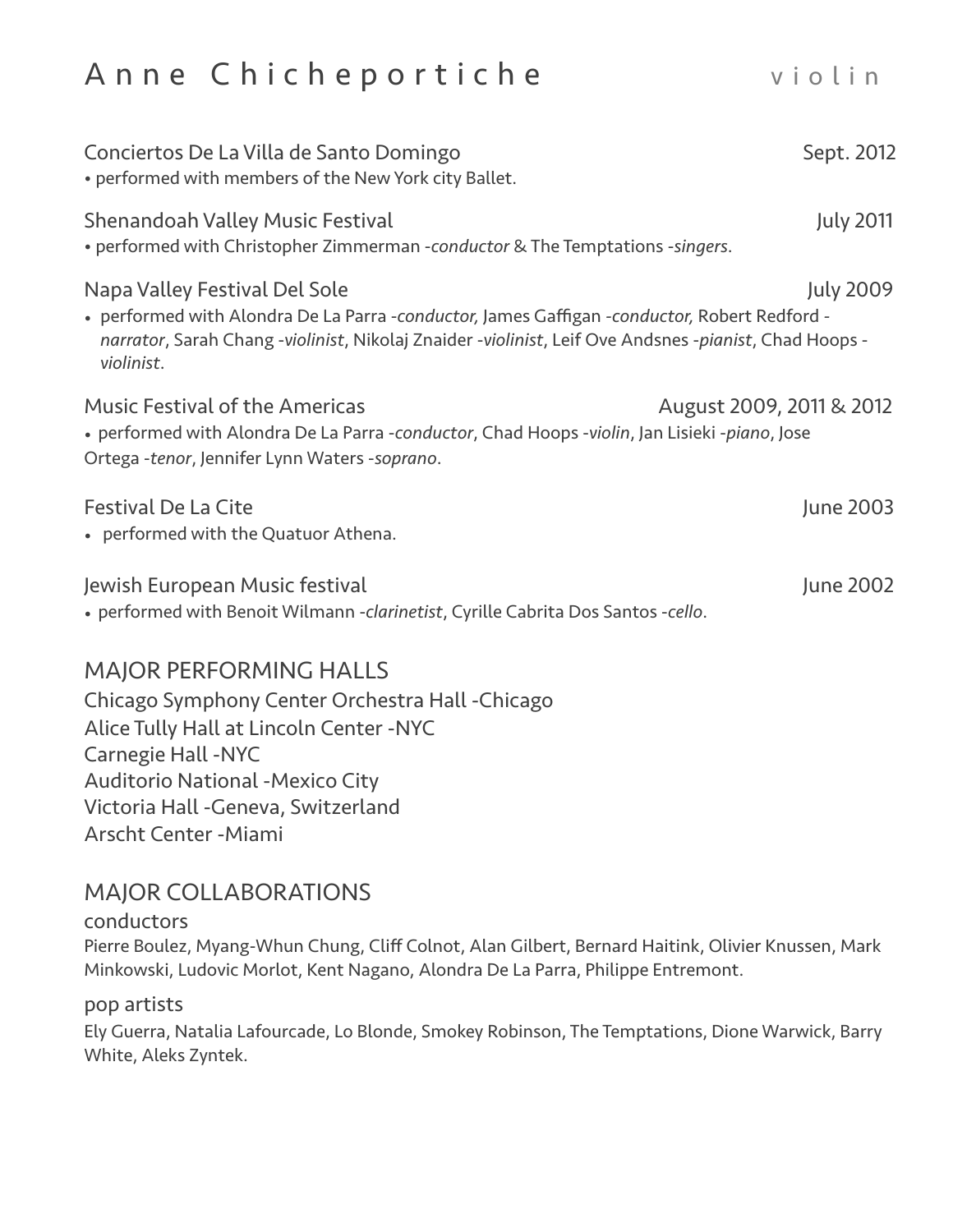# TEACHING EXPERIENCE

# Miami Dade College Jan 2015 — Present

Violin Instructor

- Teach undergraduate applied violin.
- Participate in student juries and recitals.
- Evaluate and advises students.
- Maintain accurate records and grades.
- Performed other duties as assigned.

# University of Texas Pan American Jan 2014 – May 2014

Guest Lecturer

- Taught undergraduate applied violin.
- Taught studio classes and arranges master classes.
- Participated in student juries and recitals.
- Evaluated and advises students.
- Maintained accurate records and grades.
- Participated in auditions.
- Performed other duties as assigned.

### Ars Flores Symphony Orchestra **Canadian Control 10 and 2014** Oct 2010 – May 2014

#### Concertmaster/Coach

- Lead the orchestra for the concertmaster chair.
- Mentored high school and undergraduate violin students.
- Taught private sessions on orchestral excerpts.
- Coached string sectionals for the Symphony Orchestra.
- Taught orchestral etiquette.
- Evaluated and advises students.

# University of Maryland School of Music Sept 2008 – May 2011

Graduate Assistant

- Taught undergraduate applied violin.
- Evaluated and advises students.
- Maintained accurate records and grades.
- Coached undergraduate violin sectionals for the UMD Repertoire Orchestra.

#### International Music School **Sep 2009** May 2011 Violin/Viola Teacher

- Taught beginners through college preparatory.
- Evaluated and advises students.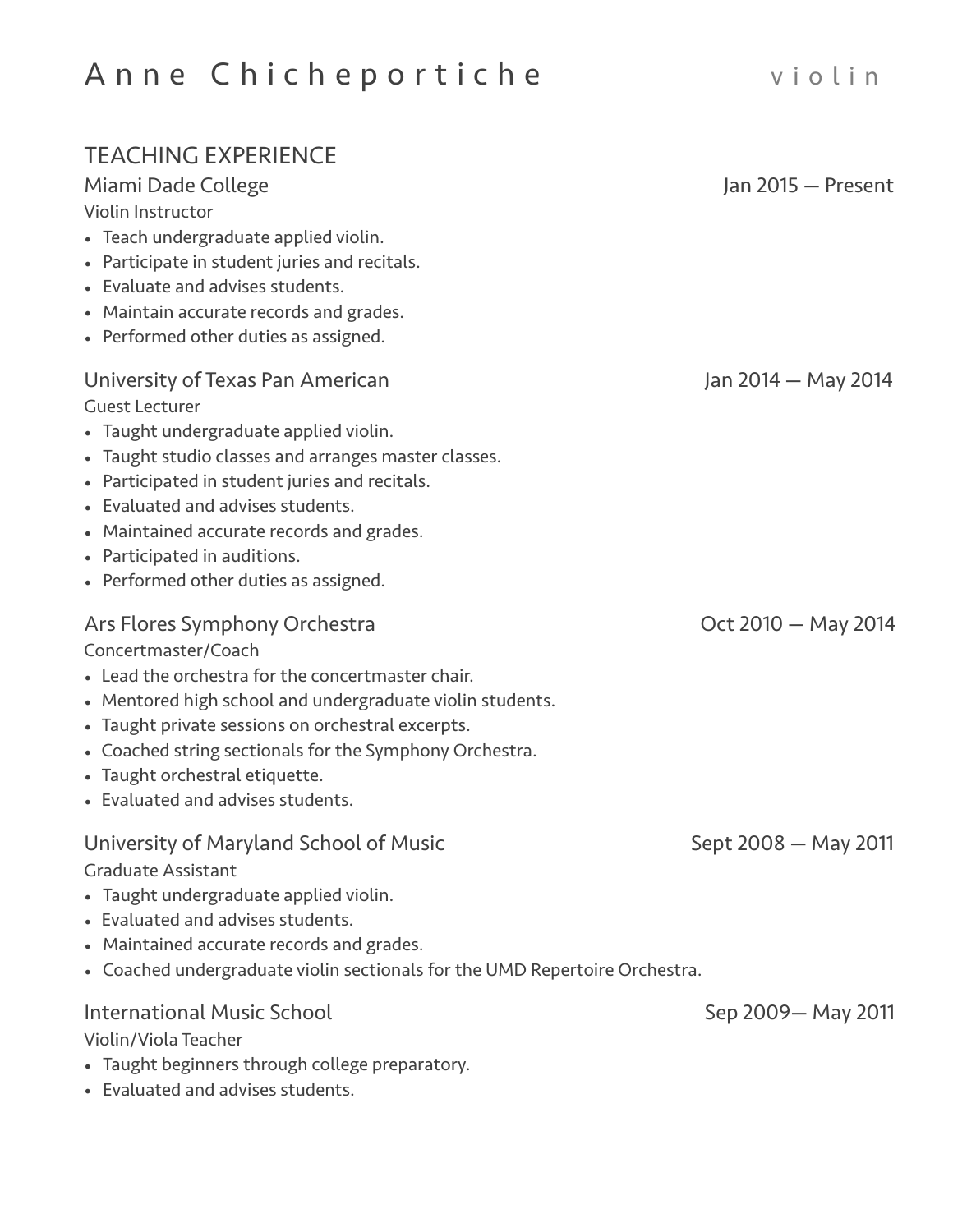| Jan 2009 - Dec 2009                                                                                 |
|-----------------------------------------------------------------------------------------------------|
|                                                                                                     |
| Jan 2007 - May 2008                                                                                 |
| Sept 2006 - May 2008                                                                                |
| $2001 - 2002$                                                                                       |
| Conservatoire de Musique et d'Art Dramatique de Maurepas (France)<br>$2001 - 2002$                  |
| $1998 - 1999$                                                                                       |
|                                                                                                     |
|                                                                                                     |
| • Operations - Piano, Stage, Lighting, Photography, Videography, Artist Travels, RehearsalPlanning. |
|                                                                                                     |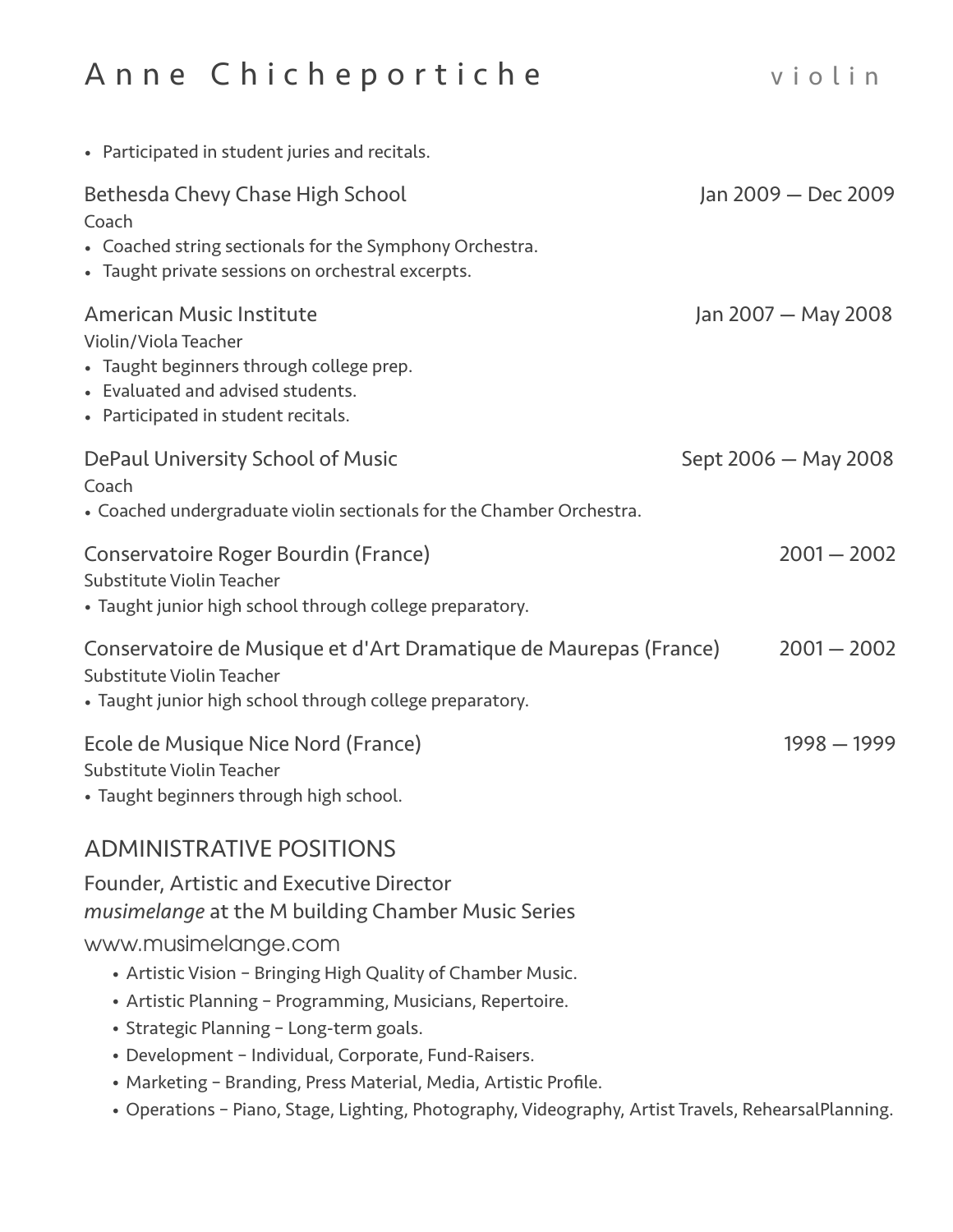- Patron Cultivation.
- Communication maintain good relations with other music organizations in town.
- Budget Management.

### Artistic Director

The Miami Symphony Orchestra Chamber Music Program

- Artistic Vision Bringing High Quality of Chamber Music.
- Artistic Planning Programming, Musicians, Repertoire.

Chamber Orchestra Manager Verbier Festival

- Operations running the daily operations for the Chamber Orchestra musicians during the festival.
- Communication streamlined information with musicians and all the different departments of the festival.
- Responsible of uniting two worlds, the administrative and the artistic.

# COMPUTER SKILLS

- Adobe Products: adobe reader.
- Microsoft Office Products: words, excel.
- Macromedia Products: pages, numbers, keynote, garageband, iMovie, iPhoto, preview.

## SPECIAL SKILLS

- Fluent in English
- Fluent in French -native.

# EDUCATION

University of Maryland School of Music Sept 2008 - May 2011 • Obtained a DMA in Violin Performance - May 2011 DePaul University School of Music Sept 2004 — May 2008 • Obtained a Performance Certificate in Violin Performance - May 2008 • Obtained a Master of Music Degree in Violin Performance with distinction - May 2006 Lynn University Music Conservatory Sept 2002 - May 2004 • Obtained a Professional Studies Diploma - May 2004